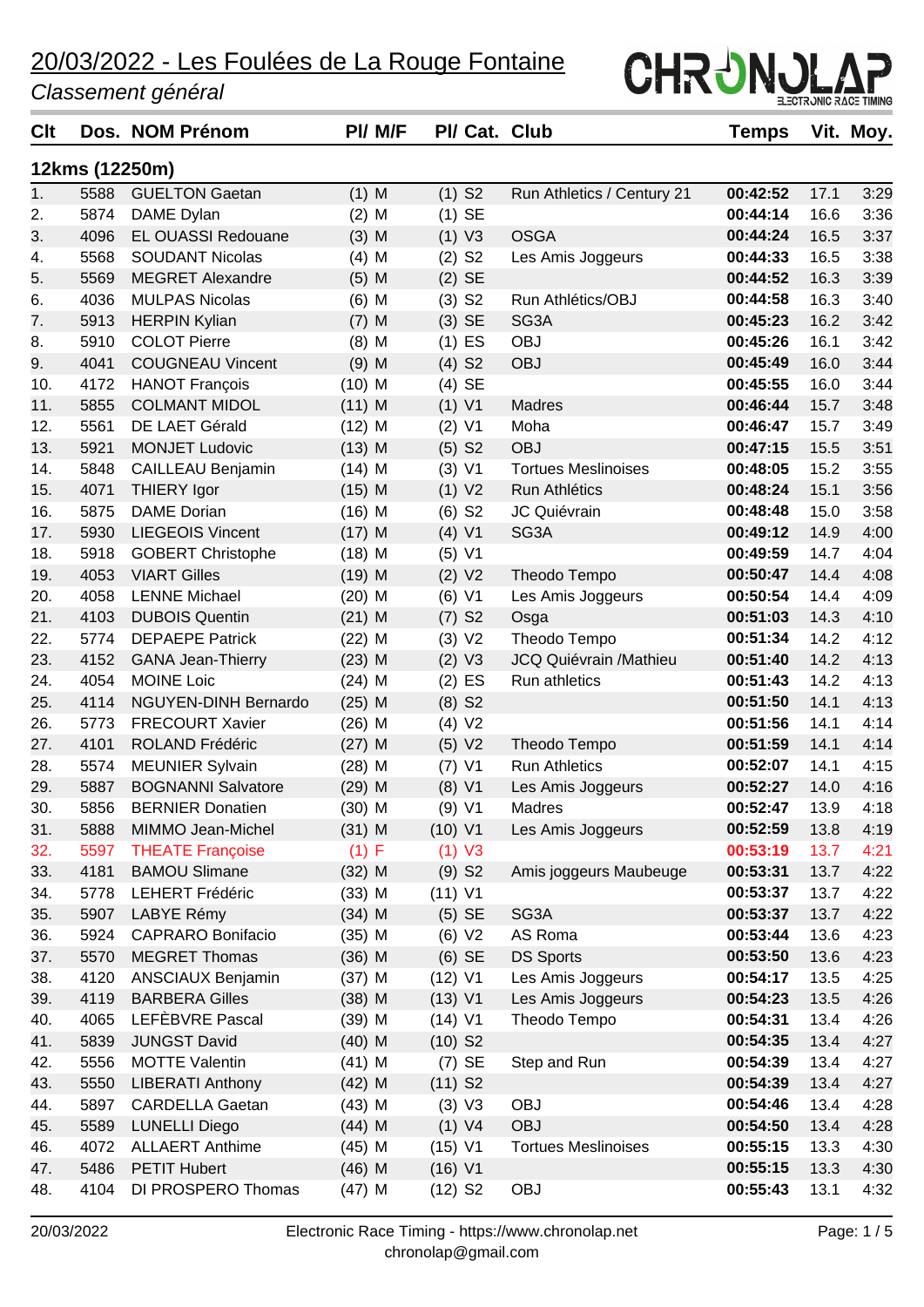

| <b>C</b> It |      | Dos. NOM Prénom             | PI/ M/F  | PI/ Cat. Club         |                            | <b>Temps</b> |      | Vit. Moy. |
|-------------|------|-----------------------------|----------|-----------------------|----------------------------|--------------|------|-----------|
| 49.         | 4131 | <b>DUBART Julien</b>        | $(48)$ M | $(17)$ V1             |                            | 00:55:52     | 13.1 | 4:33      |
| 50.         | 5584 | <b>KAPUCINSKI Abeline</b>   | (2) F    | $(1)$ SE              | <b>OBJ</b>                 | 00:56:07     | 13.0 | 4:34      |
| 51.         | 5524 | <b>BRANCART Pol</b>         | $(49)$ M | $(13)$ S <sub>2</sub> | Ercies Run                 | 00:56:14     | 13.0 | 4:35      |
| 52.         | 5923 | <b>JOACHIM Yannik</b>       | $(50)$ M | $(18)$ V1             |                            | 00:56:43     | 12.9 | 4:37      |
| 53.         | 5493 | <b>MARCHESE Fabian</b>      | $(51)$ M | (7) V2                | <b>OBJ</b>                 | 00:56:55     | 12.9 | 4:38      |
| 54.         | 4038 | <b>FROMONT Thierry</b>      | $(52)$ M | (4) V3                | Spibo                      | 00:56:58     | 12.9 | 4:38      |
| 55.         | 4047 | <b>VANDENBERGHE Olivier</b> | $(53)$ M | (19) V1               | Les Amis Joggeurs          | 00:56:59     | 12.8 | 4:39      |
| 56.         | 4139 | <b>NAIZY Arnaud</b>         | $(54)$ M | $(14)$ S <sub>2</sub> | <b>OSGA</b>                | 00:57:49     | 12.7 | 4:43      |
| 57.         | 5902 | <b>BAUWENS Jérôme</b>       | $(55)$ M | $(20)$ V1             |                            | 00:57:56     | 12.6 | 4:43      |
| 58.         | 5915 | RODIA Frédéric              | $(56)$ M | $(21)$ V1             | SG3A / Madres              | 00:58:07     | 12.6 | 4:44      |
| 59.         | 5578 | <b>DIEU Sébastien</b>       | $(57)$ M | $(22)$ V1             | <b>OBJ</b>                 | 00:58:17     | 12.6 | 4:45      |
| 60.         | 5843 | <b>DELYS Christophe</b>     | $(58)$ M | (8) V2                |                            | 00:58:17     | 12.6 | 4:45      |
| 61.         | 5560 | <b>MOREAU Eddy</b>          | $(59)$ M | (5) V3                | <b>OBJ</b>                 | 00:58:30     | 12.5 | 4:46      |
| 62.         | 5558 | <b>KOTECKI Eric</b>         | $(60)$ M | (6) V3                | <b>OBJ</b>                 | 00:58:31     | 12.5 | 4:46      |
| 63.         | 5525 | <b>MOTTE Olivier</b>        | $(61)$ M | (7) V3                | Step and Run               | 00:58:31     | 12.5 | 4:46      |
| 64.         | 5546 | NICOLAI Robert              | $(62)$ M | (2) V4                | Soutien aux                | 00:58:35     | 12.5 | 4:46      |
| 65.         | 5554 | <b>CRODIER Quentin</b>      | $(63)$ M | $(23)$ V1             | Ercies Run                 | 00:58:44     | 12.5 | 4:47      |
| 66.         | 4142 | <b>LHOIR Jason</b>          | $(64)$ M | $(15)$ S <sub>2</sub> |                            | 00:59:13     | 12.4 | 4:49      |
| 67.         | 5487 | WAMBECQ Julien              | $(65)$ M | $(16)$ S <sub>2</sub> |                            | 00:59:15     | 12.4 | 4:50      |
| 68.         | 4150 | <b>CARION Geoffrey</b>      | $(66)$ M | $(24)$ V1             | JB eugies                  | 00:59:26     | 12.3 | 4.51      |
| 69.         | 5540 | <b>LOMBARD Philippe</b>     | $(67)$ M | (9) V2                | JC Baudour                 | 00:59:29     | 12.3 | 4:51      |
| 70.         | 5538 | DE VOLDER Lucas             | $(68)$ M | $(8)$ SE              | Vertigo                    | 00:59:34     | 12.3 | 4.51      |
| 71.         | 4178 | REBELLA Damien              | $(69)$ M | $(25)$ V1             |                            | 00:59:34     | 12.3 | 4:51      |
| 72.         | 5830 | POSADINU Gigi Et Dipsy      | $(70)$ M | (1)                   | Cani Amis Joggeurs         | 00:59:45     | 12.3 | 4:52      |
| 73.         | 4049 | JACQUEMIN Jordan            | $(71)$ M | $(17)$ S <sub>2</sub> | Les Amis Joggeurs          | 00:59:54     | 12.2 | 4:53      |
| 74.         | 5890 | <b>DEMOUSTIER Christian</b> | $(72)$ M | (1) V5                | Vertigo                    | 00:59:57     | 12.2 | 4:53      |
| 75.         | 4063 | <b>GUERY Grégory</b>        | $(73)$ M | $(26)$ V1             |                            | 00:59:58     | 12.2 | 4:53      |
| 76.         | 4110 | <b>DOUILLEZ Franck</b>      | $(74)$ M | (8) V3                | <b>Running Cousolre</b>    | 01:00:04     | 12.2 | 4:54      |
| 77.         | 5520 | <b>FRAPPART Arnaud</b>      | $(75)$ M | $(18)$ S <sub>2</sub> |                            | 01:00:05     | 12.2 | 4:54      |
| 78.         | 5863 | <b>DUBRULLE Thierry</b>     | $(76)$ M | (9) V3                |                            | 01:00:07     | 12.2 | 4:54      |
| 79.         | 4094 | LELEUX Frédéric             | $(77)$ M | (10) V2               | Les tortues meslinoises    | 01:00:24     | 12.1 | 4:55      |
| 80.         |      | 4082 VAN CLEEMPUT Erik      | $(78)$ M | (11) V2               | Les Tortues Meslinoises    | 01:00:29     | 12.1 | 4:56      |
| 81.         | 5571 | <b>DELEM Benoit</b>         | $(79)$ M | $(27)$ V1             | <b>Tortues Meslinoises</b> | 01:00:30     | 12.1 | 4:56      |
| 82.         | 5529 | <b>WAROQUIER Eddy</b>       | $(80)$ M | (3) V4                |                            | 01:00:34     | 12.1 | 4:56      |
| 83.         | 4177 | <b>CALI Filippo</b>         | $(81)$ M | (12) V2               | Les Amis Joggeurs          | 01:00:36     | 12.1 | 4:56      |
| 84.         | 4137 | <b>PETINI Maurizio</b>      | $(82)$ M | (4) V4                |                            | 01:00:38     | 12.1 | 4:56      |
| 85.         | 5881 | <b>MELCHIORE Laurent</b>    | $(83)$ M | (13) V2               | Les Amis Joggeurs          | 01:00:41     | 12.1 | 4:57      |
| 86.         | 5576 | STEVENS Stephan             | $(84)$ M | (14) V2               | <b>Tortues Meslinoises</b> | 01:00:45     | 12.0 | 4:57      |
| 87.         | 4128 | <b>LEAUVAU Michael</b>      | $(85)$ M | $(28)$ V1             |                            | 01:01:06     | 12.0 | 4:59      |
| 88.         | 5521 | <b>NISOL Patrick</b>        | $(86)$ M | (5) V4                | Galop Romain Bavaisien     | 01:01:25     | 11.9 | 5:00      |
| 89.         | 4182 | <b>ERRADI Smail</b>         | $(87)$ M | (15) V2               | Amis joggeurs Maubeuge     | 01:01:27     | 11.9 | 5:00      |
| 90.         | 5582 | <b>DE SMET Alexandrine</b>  | (3) F    | $(1)$ V1              | <b>Tortues Meslinoises</b> | 01:01:28     | 11.9 | 5:00      |
| 91.         | 5543 | <b>MICHEL Olivier</b>       | $(88)$ M | (6) V4                | <b>OBJ</b>                 | 01:01:34     | 11.9 | 5:01      |
| 92.         | 5489 | DELHALLE Johan              | $(89)$ M | $(19)$ S <sub>2</sub> | Les Amis Joggeurs          | 01:01:40     | 11.9 | 5:02      |
| 93.         | 4122 | <b>URBAIN Lionel</b>        | $(90)$ M | $(29)$ V1             | Ercies Run                 | 01:01:41     | 11.9 | 5:02      |
| 94.         | 5775 | <b>DEPAEPE Lola</b>         | (4) F    | $(2)$ SE              | <b>Theodo Tempo</b>        | 01:01:58     | 11.8 | 5:03      |
| 95.         | 5925 | <b>MARINO Mario</b>         | $(91)$ M | $(30)$ V1             |                            | 01:01:59     | 11.8 | 5:03      |
| 96.         | 5519 | <b>HONOREZ Thomas</b>       | $(92)$ M | $(20)$ S <sub>2</sub> |                            | 01:02:05     | 11.8 | 5:04      |
| 97.         | 5562 | <b>BALDINU Sebastia</b>     | $(93)$ M | (10) V3               | Galop Romain Bavaisien     | 01:02:10     | 11.8 | 5:04      |
| 98.         | 5903 | <b>DUBOIS Arnaud</b>        | $(94)$ M | $(21)$ S <sub>2</sub> |                            | 01:02:11     | 11.8 | 5:04      |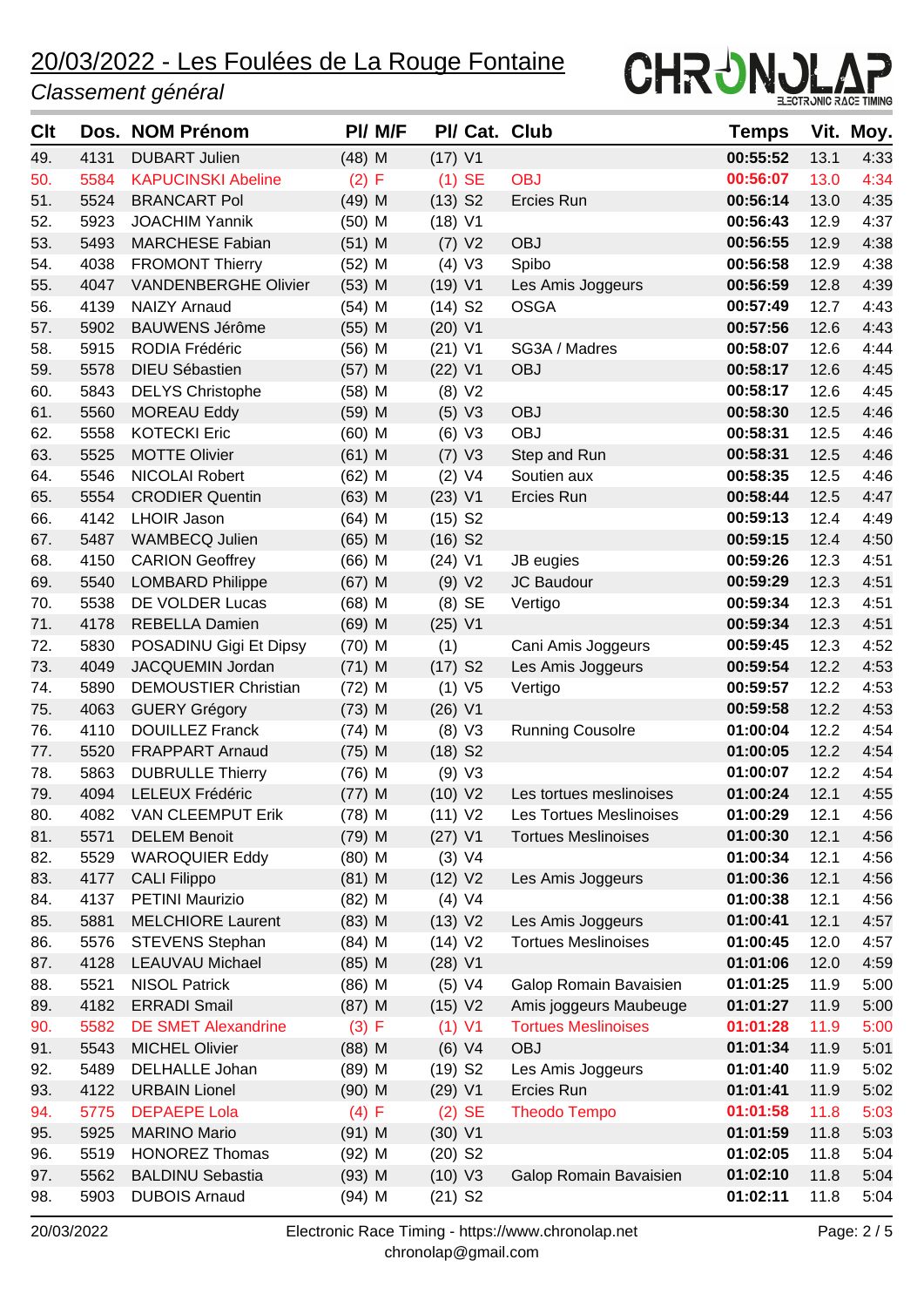

| Clt  |      | Dos. NOM Prénom                | PI/ M/F   |                       |                      | PI/ Cat. Club                 | Temps    |      | Vit. Moy. |
|------|------|--------------------------------|-----------|-----------------------|----------------------|-------------------------------|----------|------|-----------|
| 99.  | 4059 | FLAMMIA Jean-Baptiste          | $(95)$ M  | $(22)$ S <sub>2</sub> |                      | <b>Tortues Meslinoises</b>    | 01:02:14 | 11.8 | 5:04      |
| 100. | 5566 | <b>BERTRAND Bruno</b>          | $(96)$ M  | $(31)$ V1             |                      | <b>Tortues Meslinoises</b>    | 01:02:33 | 11.7 | 5:06      |
| 101. | 5850 | <b>LAURENT Alexandra</b>       | (5) F     |                       | $(2)$ V1             | <b>SC Coaching</b>            | 01:02:57 | 11.6 | 5:08      |
| 102. | 4123 | <b>HALLOT Floriane</b>         | (6) F     |                       | $(1)$ S <sub>2</sub> | <b>Ercies Run</b>             | 01:03:08 | 11.6 | 5:09      |
| 103. | 5488 | <b>MOUTIER Romain</b>          | $(97)$ M  |                       | $(9)$ SE             |                               | 01:03:10 | 11.6 | 5:09      |
| 104. | 5826 | <b>VANDURME Luc</b>            | $(98)$ M  | $(23)$ S <sub>2</sub> |                      | <b>OBJ</b>                    | 01:03:21 | 11.6 | 5:10      |
| 105. | 5553 | <b>DUBOISDENDIEN Noel</b>      | $(99)$ M  | $(24)$ S <sub>2</sub> |                      |                               | 01:03:21 | 11.6 | 5:10      |
| 106. | 5563 | <b>WATTIEZ Christophe</b>      | $(100)$ M | $(25)$ S <sub>2</sub> |                      | <b>OBJ</b>                    | 01:03:21 | 11.6 | 5:10      |
| 107. | 4102 | <b>WATTIEZ Didier</b>          | $(101)$ M |                       | (7) V4               | <b>OBJ</b>                    | 01:03:22 | 11.6 | 5:10      |
| 108. | 5866 | <b>CANTIGNEAU Olivier</b>      | $(102)$ M | (16) V2               |                      | Les Amis Joggeurs             | 01:03:22 | 11.6 | 5:10      |
| 109. | 4175 | VANHOLE Jean-François          | $(103)$ M | $(32)$ V1             |                      |                               | 01:03:28 | 11.5 | 5:10      |
| 110. | 5581 | <b>DELEU Patrick</b>           | $(104)$ M |                       | (8) V4               | Vertigo                       | 01:03:44 | 11.5 | 5:12      |
| 111. | 4067 | <b>BOUCLY Benoît</b>           | $(105)$ M | (33) V1               |                      |                               | 01:03:46 | 11.5 | 5:12      |
| 112. | 5854 | <b>BOUCHEZ Cynthia</b>         | (7) F     |                       | (3) V1               |                               | 01:03:53 | 11.5 | 5:12      |
| 113. | 5787 | <b>GOSSELIN Blaise</b>         | $(106)$ M | $(34)$ V1             |                      | SG3A                          | 01:03:53 | 11.5 | 5:12      |
| 114. | 4074 | <b>BONFITTO Antonio</b>        | $(107)$ M |                       | (9) V4               | Vertigo                       | 01:04:16 | 11.4 | 5:14      |
| 115. | 5575 | <b>PARISIS Marie-Christine</b> | (8) F     |                       | $(1)$ A5             |                               | 01:04:32 | 11.3 | 5:16      |
| 116. | 5909 | <b>MINNE Etienne</b>           | $(108)$ M | $(11)$ V3             |                      | Vertigo                       | 01:04:43 | 11.3 | 5:16      |
| 117. | 4070 | <b>SOETE Jeremy</b>            | $(109)$ M | $(26)$ S <sub>2</sub> |                      | soeteamandco                  | 01:05:07 | 11.2 | 5:18      |
| 118. | 4069 | <b>SPERLICH Guillaume</b>      | $(110)$ M | $(35)$ V1             |                      | SoeTeam                       | 01:05:07 | 11.2 | 5:18      |
| 119. | 5816 | <b>CROMPOT Antoine</b>         | $(111)$ M | $(10)$ SE             |                      |                               | 01:05:50 | 11.1 | 5:22      |
| 120. | 4113 | <b>AZAMBRE Audrey</b>          | (9) F     |                       | $(2)$ S <sub>2</sub> | <b>Galop Romain Bavaisien</b> | 01:05:54 | 11.1 | 5:22      |
| 121. | 5872 | <b>JEANSON Vincent</b>         | $(112)$ M | (17) V2               |                      |                               | 01:06:03 | 11.1 | 5:23      |
| 122. | 5870 | <b>SCIULLO Frederic</b>        | $(113)$ M | (12) V3               |                      |                               | 01:06:07 | 11.1 | 5:23      |
| 123. | 5548 | <b>DEVLIEGER Frédéric</b>      | $(114)$ M | (18) V2               |                      | Vertigo                       | 01:06:09 | 11.1 | 5:23      |
| 124. | 5527 | DELBAUVE Jimmy                 | $(115)$ M | $(27)$ S <sub>2</sub> |                      | Les Amis Joggeurs             | 01:06:09 | 11.1 | 5:23      |
| 125. | 5536 | <b>CLERFEYT Delphine</b>       | (10) F    | (4) V1                |                      | <b>OBJ</b>                    | 01:06:10 | 11.1 | 5:24      |
| 126. | 5544 | <b>VAN EYCKE Eric</b>          | $(116)$ M |                       | (2) V5               |                               | 01:06:15 | 11.0 | 5:24      |
| 127. | 5846 | <b>COINNE Philippe</b>         | $(117)$ M | (19) V2               |                      |                               | 01:06:15 | 11.0 | 5:24      |
| 128. | 5533 | <b>CORDIER Aurore</b>          | (11) F    |                       | $(5)$ V1             | Les Amis Joggeurs             | 01:06:21 | 11.0 | 5:24      |
| 129. | 5545 | <b>VAN EYCKE Benoit</b>        | $(118)$ M | (10) V4               |                      | <b>Cyclo Club Eugies</b>      | 01:06:27 | 11.0 | 5:25      |
| 130. | 5864 | MONTREUIL Frédéric             | $(119)$ M | $(36)$ V1             |                      | Run For Fun Boussu            | 01:06:30 | 11.0 | 5:25      |
| 131. | 5885 | <b>SPLINGARD Marianna</b>      | (12) F    |                       | (1) V2               |                               | 01:06:44 | 11.0 | 5:26      |
| 132. | 5583 | <b>HENRIET Alexandre</b>       | $(120)$ M | $(37)$ V1             |                      | OBJ                           | 01:06:44 | 11.0 | 5:26      |
| 133. | 5882 | <b>DUTRIEUX Frank</b>          | $(121)$ M | (13) V3               |                      | Les Amis Joggeurs             | 01:06:47 | 11.0 | 5:27      |
| 134. | 5772 | RYCKAERT Alain                 | $(122)$ M | (20) V2               |                      | <b>Tortues Meslinoises</b>    | 01:06:48 | 11.0 | 5:27      |
| 135. | 5895 | <b>LIUZZI Thomas</b>           | $(123)$ M | $(28)$ S <sub>2</sub> |                      |                               | 01:06:48 | 11.0 | 5:27      |
| 136. | 4144 | <b>MANGANO Antonino</b>        | $(124)$ M | $(14)$ V3             |                      | <b>OBJ</b>                    | 01:06:54 | 10.9 | 5:27      |
| 137. | 4166 | <b>HEYNDRICKX Malory</b>       | (13) F    |                       | (6) V1               | Vertigo                       | 01:07:12 | 10.9 | 5:29      |
| 138. | 5899 | <b>HADJIT Fatima</b>           | (14) F    |                       | (2) V2               |                               | 01:07:39 | 10.8 | 5:31      |
| 139. | 4001 | <b>PLOMB Eddy</b>              | $(125)$ M | (11) V4               |                      | JC Baudour                    | 01:07:52 | 10.8 | 5:32      |
| 140. | 5880 | DE CESARE Filippo              | $(126)$ M | $(12)$ V4             |                      | OBJ                           | 01:08:06 | 10.7 | 5:33      |
| 141. | 5526 | <b>COTON Coralie</b>           | (15) F    |                       | $(3)$ S <sub>2</sub> | Les Amis Joggeurs             | 01:08:08 | 10.7 | 5:33      |
| 142. | 5929 | <b>TRANCHANT Olivier</b>       | $(127)$ M | (15) V3               |                      | Ercies Run                    | 01:08:14 | 10.7 | 5:34      |
| 143. | 5564 | <b>BOUCHEZ Sebastien</b>       | $(128)$ M | (38) V1               |                      | <b>OBJ</b>                    | 01:08:16 | 10.7 | 5:34      |
| 144. | 4111 | <b>BAUTHIER Christian</b>      | $(129)$ M |                       | (3) V5               | La Forestiere                 | 01:08:22 | 10.7 | 5:34      |
| 145. | 5868 | <b>CORDUANT Christophe</b>     | $(130)$ M | (13) V4               |                      |                               | 01:08:23 | 10.7 | 5:34      |
| 146. | 4099 | <b>JAIVENOIS Luc</b>           | $(131)$ M | (21) V2               |                      |                               | 01:08:42 | 10.7 | 5:36      |
| 147. | 4100 | <b>HERBRECHT Christine</b>     | (16) F    |                       | (3) V2               |                               | 01:08:57 | 10.6 | 5:37      |
| 148. | 5919 | <b>FIORI Eric</b>              | $(132)$ M | (16) V3               |                      | Tous à Bord                   | 01:09:05 | 10.6 | 5:38      |
|      |      |                                |           |                       |                      |                               |          |      |           |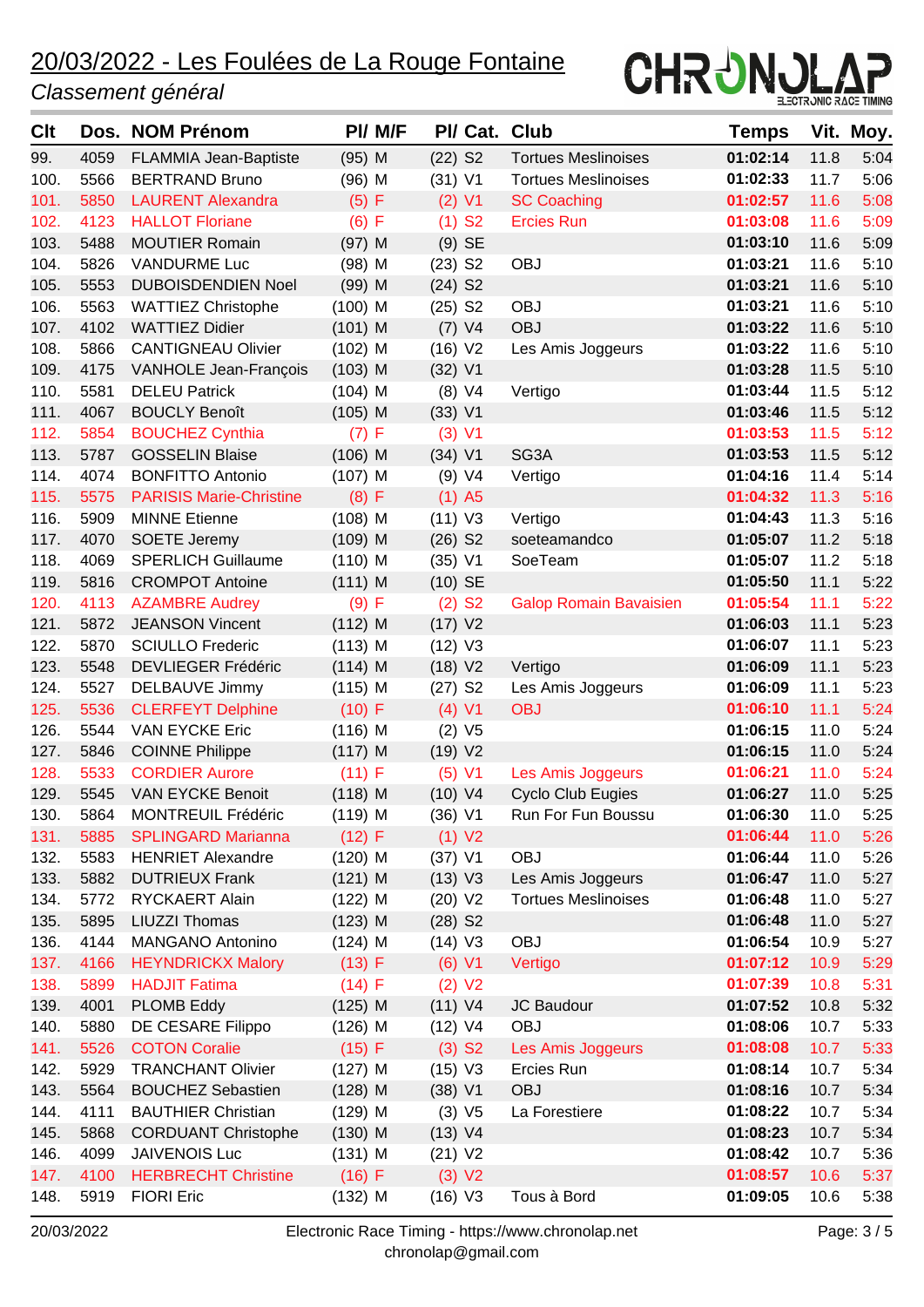

| <b>Clt</b> |      | Dos. NOM Prénom             |           | PI/ M/F |                       |                      | PI/ Cat. Club              | Temps    |      | Vit. Moy. |
|------------|------|-----------------------------|-----------|---------|-----------------------|----------------------|----------------------------|----------|------|-----------|
| 149.       | 4062 | POULEUR Jean-Paul           | $(133)$ M |         | (14) V4               |                      | JC Quiévrain               | 01:09:07 | 10.6 | 5:38      |
| 150.       | 5555 | <b>URBAIN Nicolas</b>       | $(134)$ M |         | $(29)$ S <sub>2</sub> |                      | Ercies Run                 | 01:09:07 | 10.6 | 5:38      |
| 151.       | 5573 | <b>COCU</b> Ingrid          | (17) F    |         |                       | (4) V2               | <b>Ercies Run</b>          | 01:09:10 | 10.6 | 5:38      |
| 152.       | 4118 | <b>FERRO Sophie</b>         | $(18)$ F  |         |                       | $(4)$ S <sub>2</sub> |                            | 01:09:12 | 10.6 | 5:38      |
| 153.       | 4192 | <b>GIARDINA Gizziana</b>    | (19) F    |         |                       | $(5)$ S <sub>2</sub> |                            | 01:09:22 | 10.5 | 5:39      |
| 154.       | 5814 | <b>VOS Karine</b>           | $(20)$ F  |         | $(7)$ V1              |                      | Vertigo                    | 01:09:26 | 10.5 | 5:40      |
| 155.       | 4105 | <b>DEGAVRE Caroline</b>     | (21) F    |         | (8) V1                |                      | Vertigo                    | 01:09:27 | 10.5 | 5:40      |
| 156.       | 5595 | <b>TREVISAN Laurine</b>     | (22) F    |         |                       | $(3)$ SE             |                            | 01:09:27 | 10.5 | 5:40      |
| 157.       | 5594 | <b>TREVISAN Patrick</b>     | $(135)$ M |         | (4) V5                |                      |                            | 01:09:34 | 10.5 | 5:40      |
| 158.       | 5857 | <b>ROBERT Thomas</b>        | $(136)$ M |         | $(30)$ S <sub>2</sub> |                      | Les Amis Joggeurs          | 01:09:52 | 10.5 | 5:42      |
| 159.       | 5845 | RIZZUTO Antonio             | $(137)$ M |         | (39) V1               |                      | Les Amis Joggeurs          | 01:09:53 | 10.5 | 5:42      |
| 160.       | 5788 | <b>HUBERT Maxime</b>        | $(138)$ M |         | $(40)$ V1             |                      |                            | 01:10:07 | 10.4 | 5:43      |
| 161.       | 5926 | <b>COGEZ Justin</b>         | $(139)$ M |         | $(11)$ SE             |                      | Les Amis Joggeurs          | 01:10:08 | 10.4 | 5:43      |
| 162.       | 4077 | <b>GIULIANO Giuseppe</b>    | $(140)$ M |         |                       | (5) V5               |                            | 01:10:14 | 10.4 | 5:43      |
| 163.       | 5531 | <b>WERION Patricia</b>      | (23) F    |         | (5) V2                |                      | Vertigo                    | 01:10:17 | 10.4 | 5:44      |
| 164.       | 5535 | <b>THIBAUT Jacques</b>      | $(141)$ M |         |                       | (6) V5               | Vertigo                    | 01:10:19 | 10.4 | 5:44      |
| 165.       | 4140 | <b>RENAUD Nathalie</b>      | (24) F    |         | (6) V2                |                      | Vertigo                    | 01:10:20 | 10.4 | 5:44      |
| 166.       | 5822 | <b>LEGRU Bruno</b>          | $(142)$ M |         | $(31)$ S <sub>2</sub> |                      |                            | 01:10:27 | 10.4 | 5:45      |
| 167.       | 5587 | <b>RENARD Jacqueline</b>    | $(25)$ F  |         | (1) V4                |                      | <b>Spibo</b>               | 01:10:32 | 10.4 | 5:45      |
| 168.       | 5593 | <b>CEUPPENS Patrick</b>     | $(143)$ M |         | (7) V5                |                      | <b>BVL</b>                 | 01:10:33 | 10.4 | 5:45      |
| 169.       | 5917 | <b>DUYCKAERTS Benoit</b>    | $(144)$ M |         | $(41)$ V1             |                      | Theodo Tempo               | 01:10:35 | 10.4 | 5:45      |
| 170.       | 5781 | <b>PLUMAT Cynthia</b>       | $(26)$ F  |         |                       | $(6)$ S <sub>2</sub> |                            | 01:10:41 | 10.3 | 5:46      |
| 171.       | 5841 | <b>RELETTE Amandine</b>     | (27) F    |         |                       | $(7)$ S <sub>2</sub> | <b>Theodo Tempo</b>        | 01:10:52 | 10.3 | 5:47      |
| 172.       | 5859 | <b>LÉTÉ Julie</b>           | (28) F    |         | (9) V1                |                      | SG3A                       | 01:11:01 | 10.3 | 5:47      |
| 173.       | 5518 | <b>VINCENT Véronique</b>    | (29) F    |         | $(10)$ V1             |                      |                            | 01:11:13 | 10.3 | 5:48      |
| 174.       | 4129 | <b>PALMERI Carlo</b>        | $(145)$ M |         | $(17)$ V3             |                      |                            | 01:11:19 | 10.3 | 5:49      |
| 175.       | 4068 | <b>SQUITTIERI Andrea</b>    | $(30)$ F  |         | $(8)$ S <sub>2</sub>  |                      |                            | 01:11:38 | 10.2 | 5:50      |
| 176.       | 4051 | <b>CASSART Luc</b>          | $(146)$ M |         | (18) V3               |                      | Vertigo                    | 01:11:43 | 10.2 | 5:51      |
| 177.       | 4066 | <b>OULD Gilbert</b>         | $(147)$ M |         | (8) V5                |                      |                            | 01:11:49 | 10.2 | 5:51      |
| 178.       | 5530 | <b>VERSCHELDE Caroline</b>  | (31) F    |         | (11) V1               |                      | Vertigo                    | 01:12:57 | 10.0 | 5:57      |
| 179.       | 5567 | <b>GUTIERREZ Angel</b>      | $(148)$ M |         | (15) V4               |                      | <b>OBJ</b>                 | 01:13:00 | 10.0 | 5:57      |
| 180.       | 5599 | <b>URBAIN Ginette</b>       | (32) F    |         | $(1)$ A6              |                      | JC baudour                 | 01:13:00 | 10.0 | 5:57      |
| 181.       | 5853 | <b>BOUGMA Brahim</b>        | $(149)$ M |         | (22) V2               |                      |                            | 01:13:24 | 10.0 | 5:59      |
| 182.       | 4169 | <b>HUGÉ Isabelle</b>        | (33) F    |         | (7) V2                |                      | Les Amis Joggeurs          | 01:13:33 | 9.9  | 6:00      |
| 183.       | 5780 | <b>LABYE Miguel</b>         | $(150)$ M |         | $(42)$ V1             |                      |                            | 01:13:34 | 9.9  | 6:00      |
| 184.       | 4161 | <b>LHOIR Joffrey</b>        | $(151)$ M |         | $(43)$ V1             |                      |                            | 01:13:59 | 9.9  | 6:02      |
| 185.       | 5892 | <b>GOETVINCK Marina</b>     | (34) F    |         | $(2)$ V4              |                      | <b>Tortues Meslinoises</b> | 01:14:21 | 9.8  | 6:04      |
| 186.       | 5873 | <b>DELIGNE David</b>        | $(152)$ M |         | (23) V2               |                      | Vertigo                    | 01:14:30 | 9.8  | 6:04      |
| 187.       | 5877 | DAUCHOT Jean Luc            | $(153)$ M |         | (19) V3               |                      | Theodo Tempo               | 01:14:34 | 9.8  | 6:05      |
| 188.       | 5596 | <b>DEKHLI Kamal</b>         | $(154)$ M |         | (1) V6                |                      | <b>ASA Onnaing</b>         | 01:14:53 | 9.8  | 6:06      |
| 189.       | 5494 | <b>HANOT Bertrand</b>       | $(155)$ M |         | $(44)$ V1             |                      |                            | 01:15:00 | 9.8  | 6:07      |
| 190.       | 4021 | <b>FLAMANG Jean-Pierre</b>  | $(156)$ M |         | (20) V3               |                      | <b>FER</b>                 | 01:15:42 | 9.7  | 6:10      |
| 191.       | 5851 | <b>VANDENPOORTE Nicolas</b> | $(157)$ M |         | $(32)$ S <sub>2</sub> |                      |                            | 01:16:17 | 9.6  | 6:13      |
| 192.       | 5849 | CONTINO Jordan              | $(158)$ M |         | $(33)$ S <sub>2</sub> |                      | Les Amis Joggeurs          | 01:16:18 | 9.6  | 6:13      |
| 193.       | 5572 | <b>BLONDELLE Sophie</b>     | (35) F    |         | (8) V2                |                      | <b>Tortues Meslinoises</b> | 01:16:35 | 9.5  | 6:15      |
| 194.       | 4075 | <b>COURCIER Didier</b>      | $(159)$ M |         | (9) V5                |                      |                            | 01:16:48 | 9.5  | 6:16      |
| 195.       | 4043 | CROISÉ Jérôme               | $(160)$ M |         | $(45)$ V1             |                      | <b>Team Michetti</b>       | 01:17:30 | 9.4  | 6:19      |
| 196.       | 4042 | <b>SANNA Piero</b>          | $(161)$ M |         | $(21)$ V3             |                      | <b>Team Michetti</b>       | 01:17:31 | 9.4  | 6:19      |
| 197.       | 5490 | DE VRIESE Nicolas           | $(162)$ M |         | $(34)$ S <sub>2</sub> |                      | Courir pour le plaisir     | 01:17:43 | 9.4  | 6:20      |
| 198.       | 5523 | <b>DELHALLE Emilie</b>      | (36) F    |         |                       | $(9)$ S <sub>2</sub> | Courir pour le plaisir     | 01:17:43 | 9.4  | 6:20      |